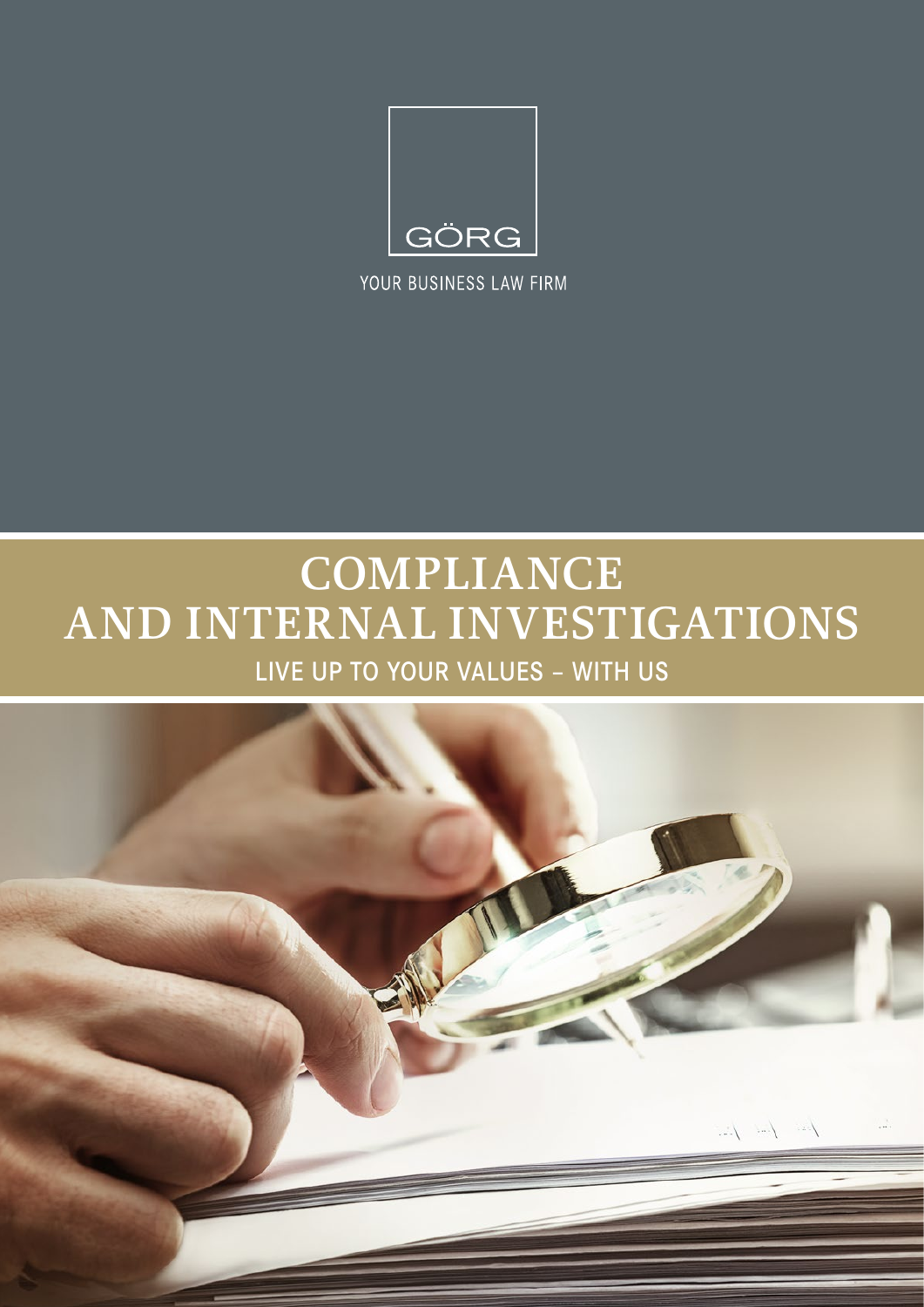# **Skill creates transparency: our compliance expertise**

GÖRG is one of the top independent business law firms in Germany, with many years of advisory experience regarding all matters and tasks involved in compliance and internal investigations.

### **Take advantage of opportunities – minimise risks**

Appropriate structures for transparent and reliable corporate governance have become increasingly important, as companies are faced with ever more complex legal requirements and stricter enforcement by authorities. In today's context, corporate groups and individual companies require tailor-made frameworks and policies to minimise the risks associated with their business activities.

### **Pool resources – implement concepts**

Our interdisciplinary team of experienced lawyers and auditors offers companies and their management comprehensive advice regarding all compliance matters. We have the expertise to plan and develop a compliance system specifically tailored to your business and to implement it using appropriate measures.

### **Ensure clarity – gain security**

For internal investigations, we support your business by effectively and comprehensively reviewing facts, as well as conducting investigations independently where needed. In the event of compliance violations, we assist in rapidly adopting key measures to safeguard your business interests. You can rely on our well-coordinated teams of experts, which are specially selected for each case based on the respective sectors and areas of law.

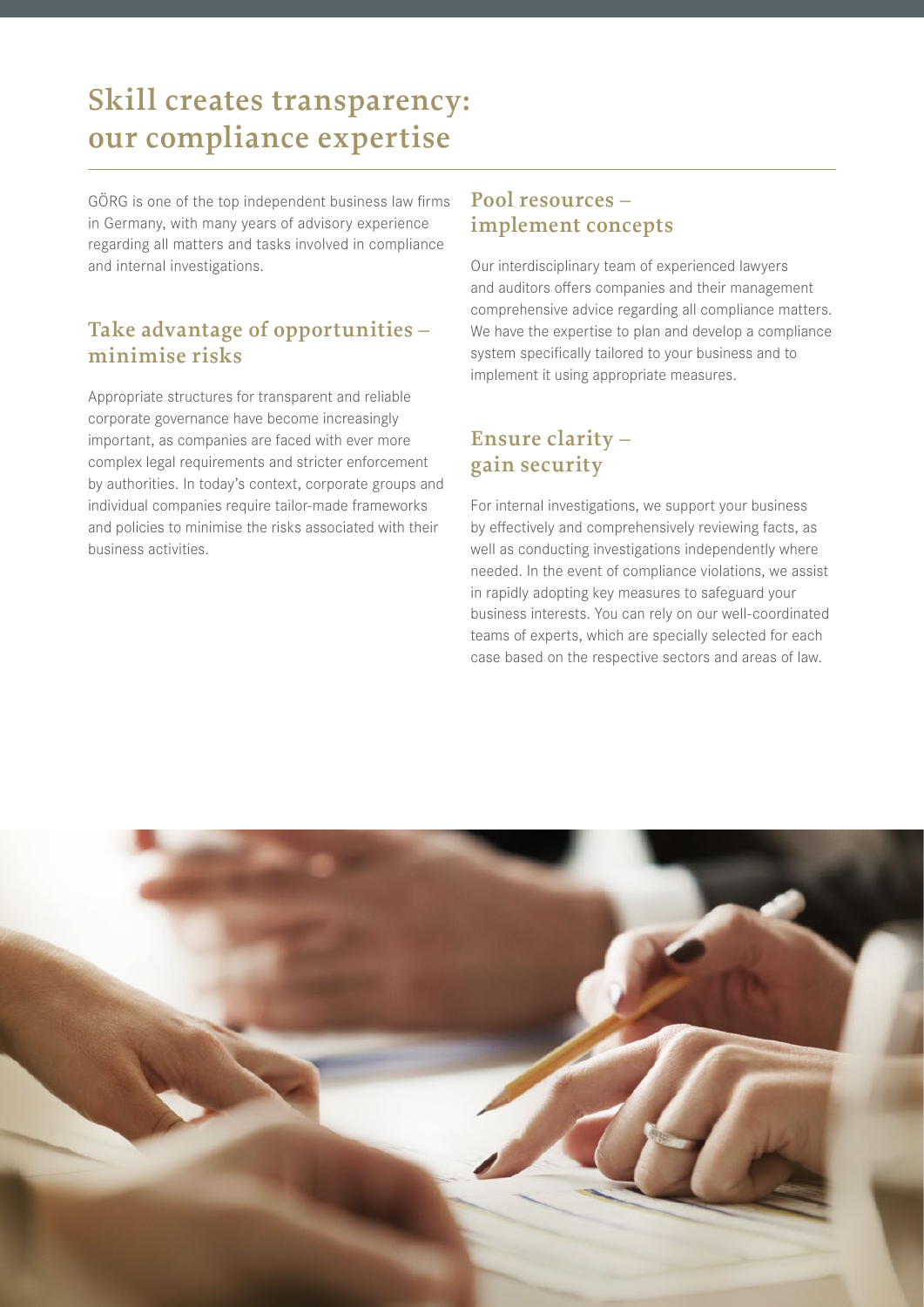# **Security at your side: our range of expertise and advice**

- Support in risk analysis for companies and corporate groups
- Planning and arrangement of compliance audits and mock dawn raids
- Advice on the design, implementation and improvement of compliance systems
- Review of systems for early risk detection and compliance (IDW PS 980 and 340)
- $\blacksquare$  Introduction of whistle-blower systems (e.g. whistleblowing hotline, ombudsperson) and internal leniency regulations
- $\blacksquare$  Cooperation with supervisory and investigating authorities
- Developing compliance guidelines, employee policies, training concepts as well as conducting classroom and online training sessions
- Advice on combating and preventing corruption, for instance in relation to foreign transactions and foreign subsidiaries
- Advice on and implementation of business partner reviews ("know your customer" checks)
- Planning, structuring and implementation of internal company investigations, including preservation of evidence
- $\blacksquare$  Enforcement of claims and defences in the event of compliance violations

# **Selected references**

| DAX subsidiary                                                   | Coordination of internal investigations, company representation in matters of<br>criminal law - legal defence of accused parties in preliminary investigations<br>concerning alleged fraud affecting public authorities |
|------------------------------------------------------------------|-------------------------------------------------------------------------------------------------------------------------------------------------------------------------------------------------------------------------|
| <b>Construction group</b>                                        | Review of systems for early risk detection and compliance<br>(IDW PS 980 and 340)                                                                                                                                       |
| Former board member of<br>a large investment service<br>provider | Defence against claims due to an allegedly inadequate compliance system                                                                                                                                                 |
| <b>International financial</b><br>service provider               | Ongoing advice on money laundering prevention, including "know your<br>customer" checks                                                                                                                                 |
| <b>International medical group</b>                               | Comprehensive advice on compliance in the healthcare sector, including<br>contract review, compliance guidelines and appointment of compliance officers                                                                 |
| <b>Energy provider</b>                                           | Preparation of work instructions for compliance officers, drafting of code of<br>conduct guidelines                                                                                                                     |
| Well-known plant<br>constructor                                  | Devising a code of conduct, including an e-learning platform, as well<br>as negotiation with the group works council and general works councils<br>regarding implementation                                             |
| Large German bank                                                | Advice on setting up an internal whistle-blower hotline                                                                                                                                                                 |
| <b>US-based group</b><br>in the sensor sector                    | Investigation of employee IT procurement activities involving systemic<br>damages                                                                                                                                       |
| Insolvency administrator of<br>a listed stock corporation        | Processing, review of and filing liability claims amounting to ca. 140 million<br>Euros, in relation to fraud allegations and compliance violations                                                                     |
| Private banking group<br>in Germany                              | Implementation of compliance requirements in accordance with EU Directive<br>MiFID II/MiFIR and user training concerning the daily operations of the<br>private bank and its asset management affiliate                 |